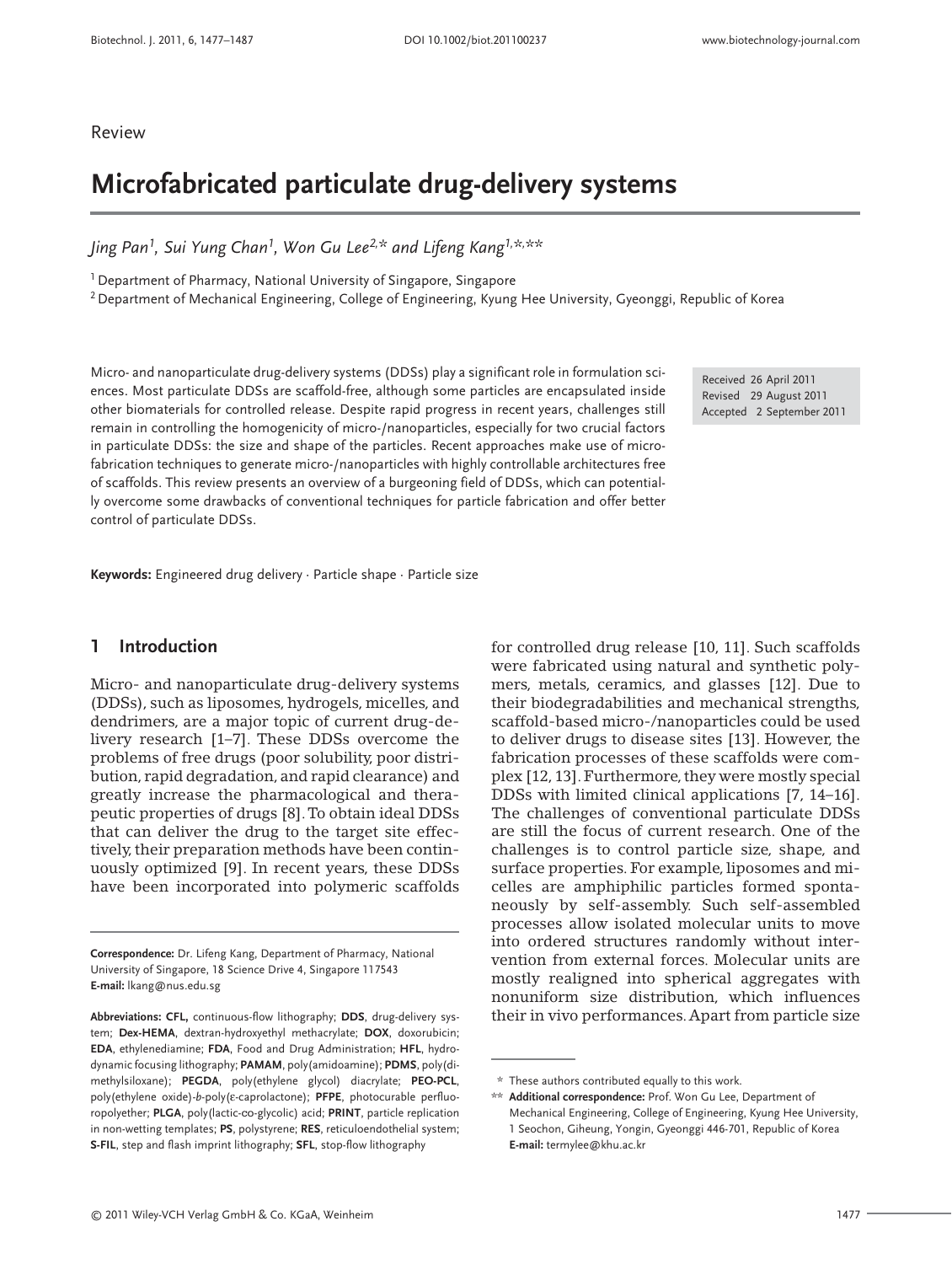and shape, the surface properties of a particle are also important. Although polymers (e.g., PEG) and targeting ligands are commonly used to modify the surface of particles to improve the efficacy of particles, current methods of incorporating ligands mainly depend on chemical conjugation, which is difficult to control [17]. To address these challenges, various micro- and nanofabrication technologies, such as soft lithography and photolithography, have emerged as powerful tools.These technologies provide novel approaches for producing scaffold-free micro-/nanoparticles with complex geometries and functions.

Herein, we review these particulate DDSs, including important features of these particles and new strategies for their fabrication (Table 1).

# **2 Micro- and nanoparticles**

The family of micro- and nanoparticles includes hydrogels, liposomes, micelles, and dendrimers. They differ in drug-loading capacity, particle stability, drug-release rates, and targeting ability. Hydrogels have been reported as excellent candidates for injectable DDSs. The hydrophilic nature of hydrogels can be utilized in the encapsulation of bioactive macromolecules, such as peptides and proteins, for controlled release [18]. Liposomes with both lipid bilayers and inner aqueous spaces are for the preparation of several cancer drugs.The anthracycline doxorubicin (Doxil, Myocet) is one of the liposomal formulations that received approval from the Food and Drug Administration (FDA) for sale [19]. For micelles, their core/shell structures serve as a suitable vehicle for hydrophobic drugs. For example, a polymeric micelle formulation containing paclitaxel was tested for pancreatic, colonic, and gastric tumor treatments [19]. Lastly, dendrimers, with branched monomer units, possess great potential in conjugating drugs and ligands to lead to possible improvement in controlled and targeted DDSs [20].These important particulate DDSs are briefly reviewed to illustrate conventional approaches.

## **2.1 Hydrogels**

Hydrogels can be synthesized by physically or chemically cross-linking water-soluble polymers [21]. According to size, hydrogels can be classified into bulk gels  $(>1$  mm), microgels  $(0.1-100 \,\mu m)$ , and nanogels (1–100 nm) [22]. The sizes of hydrogels can be controlled by several factors, including polymer concentrations, pH, temperature, and ionic strength [23]. Currently, nanogels are considered as promising drug-delivery particles because the nanoscale dimension facilitates higher cellular internalization and longer circulation times [24]. Kabanov and Vinogradov [25] recently reviewed the manufacturing, chemical modification, swelling, and drug loading of nanogels. They summarized current techniques used to generate nanogels, including (1) physical self-assembly of interactive polymers; (2) polymerization of monomers in homogeneous or micro- or nano-heterogeneous environments; (3) chemical cross-linking of preformed polymers; and (4) template-assisted nanofabrication of nanogel particles [25]. Hydrogels are also useful to mimic extracellular matrix structures for tissue-engineering application [26, 27].

## **2.2 Liposomes**

Liposomes are spherical lipid vesicles used for the delivery of biological molecules, drugs, and cells [28].Although differences may exist in their preparation methods, the preparation principle includes basic processes for lipid dispersion, solvent removal (evaporation/extraction techniques), and extrusion [29].

Liposomal particles can be used to improve the therapeutic efficacies of drugs by increasing their stability and circulation time, but also present challenges. Klibanov et al. prepared liposomes with an amphipathic PEG coating, which effectively prolonged the circulation time of the liposomes [30]. However, long circulation times may cause the drug to be retained in unexpected sites. In addition, other challenges such as high cost and lack of targeting ability also exist in liposome preparation [19].

**Table 1.** Important characteristics and new fabrication methods for classic particulate DDSs

| Micro-/nanocarriers | Important characteristics of particles for drug delivery | Micro-/nanofabrication technologies <sup>a)</sup> |
|---------------------|----------------------------------------------------------|---------------------------------------------------|
| hydrogel            | particle size                                            | PRINT                                             |
| liposomes           | particle shape                                           | S-FIL                                             |
| micelles            | surface properties                                       | film stretching                                   |
| dendrimers          |                                                          | flow lithography                                  |
|                     |                                                          | flow-focusing microfluidics                       |
|                     |                                                          | bioprinting                                       |

a) PRINT, particle replication in non-wetting templates; S-FIL, step and flash imprint lithography.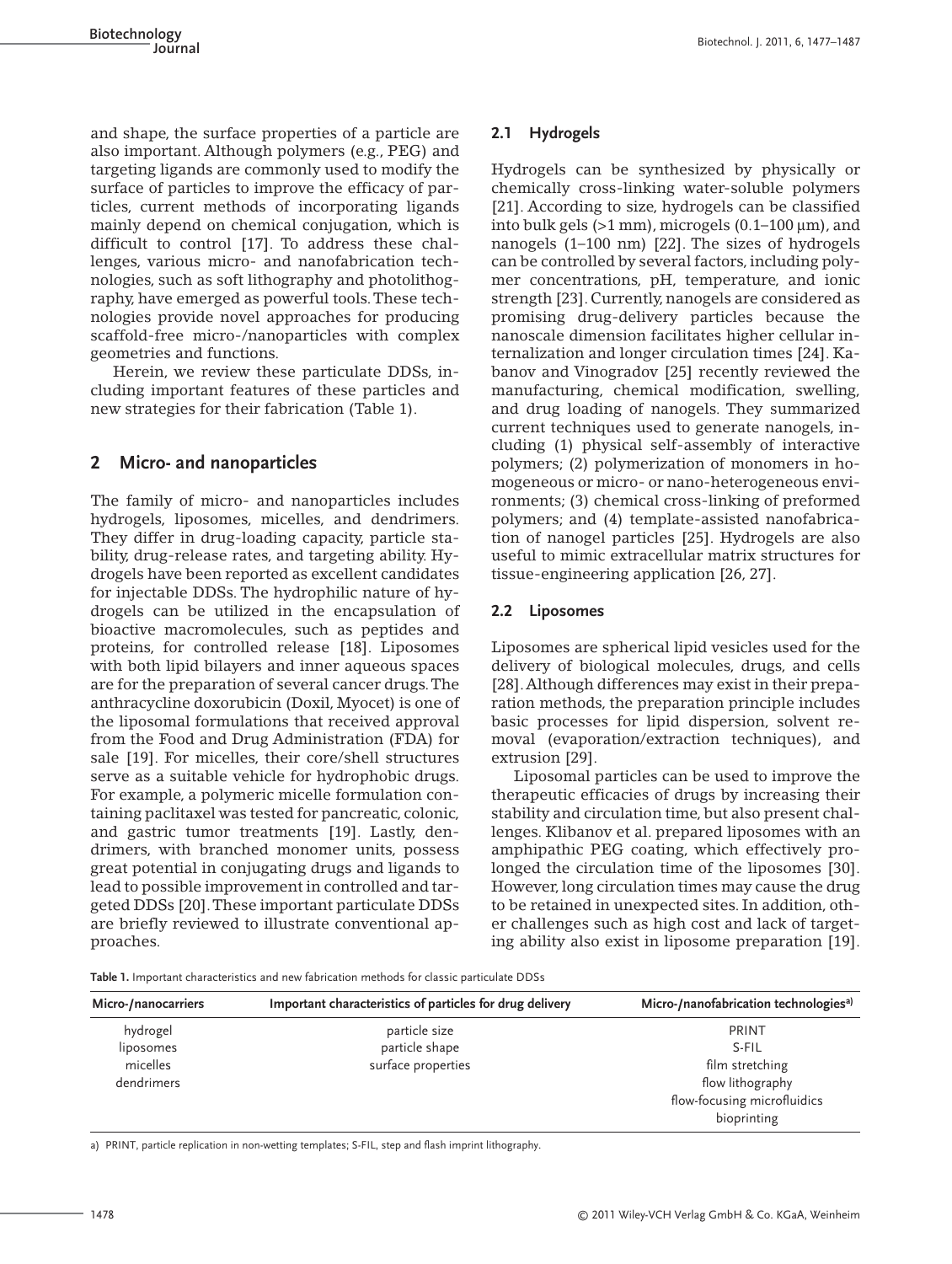Recently, Cao et al. reported the controlled formulation of aptamer-conjugated, cisplatin-encapsulating multifunctional liposomes to provide an aptamer-mediated cancer-targeting strategy [31].

## **2.3 Micelles**

Micelles, which are self-assembling lipid monolayers, can spontaneously form when amphiphilic or surfactant molecules are dispersed in a liquid. Micelles have been extensively studied for water-insoluble drug delivery due to the hydrophobic core and hydrophilic shell [32]. Polymeric micelles used as carriers of anticancer drugs were reported by Kazunori et al. 20 years ago [33–35]. Polymeric micelles are more stable than those composed of small surfactant molecules. Polymers can form the shell of micelles and prevent loaded drug from undesirable release [36]. To achieve active targeting, polymeric micelles can also be fabricated by conjugation of ligands or addition of pH-sensitive moieties. For example, transferrin, folate residues, and peptides can be used as ligands for polymeric micelles that actively target cancer cells [37]. It was reported that micelles of different morpologies had different advantages in DDSs. Cai et al. [38] prepared worm-like and spherical micelles from the same amphiphilic diblock copolymer, poly(ethylene oxide)-*b*-poly(ε-caprolactone) (PEO-PCL), and encapsulated paclitaxel into the micelles. Compared with spherical micelles, worm-like micelles showed a higher hydrophobic drug-loading capacity for drug-delivery applications.

#### **2.4 Dendrimers**

Dendrimers are another class of polymers that are highly branched structures composed of a core, branched units, and surface groups [39, 40]. Different types of dendrimers are characterized by the core structures that initiate the polymerization process [41]. Poly(amidoamine) (PAMAM) spherical dendrimers with ethylenediamine (EDA) as a tetravalent initiator core is the most widely studied

dendrimer [42, 43]. PEG has been frequently employed to modify PAMAM dendrimers to improve the solubility of drug particles, reduce possible cytotoxicity, and clearance by reticuloendothelial system (RES) [44]. Recently, Zhu et al. [45] used partly PEGylated PAMAM dendrimers as the carrier of the anticancer drug doxorubicin (DOX) to test the effects of PEGylation degree and drug conjugation style.

Despite the progress, challenges still remain because most of these conventional particulate DDSs are lack of precise control over several different design criteria, such as size, shape, and particle surface properties [46]. These criteria reviewed herein are important factors to be considered for the development of reliable particulate DDSs.

# **3 Characteristics important for micro- and nanoparticle drug delivery**

There are a number of parameters governing the performances of particulate DDSs, namely, particle size, particle shape, and the surface properties of the particles. The relationship between these parameters and some drug-delivery functions are summarized in Table 2.

#### **3.1 Particle size**

The impact of particle size on particle function has been extensively investigated. Size influences particle biodistribution, clearance, and cellular uptake [47–53].When particles are less than 5 nm, they are excreted by the kidney. Particles from 30 to 150 nm can be found in the bone marrow, kidney, stomach, and heart [54]. Particles 1–5 μm in size are mainly retained in the liver and removed by Kupffer cells [53, 55]. For particles more than 15 μm, they are cleared by mechanical filtration in capillaries [56]. In general, particles above 500 nm can be phagocytosed by macrophages and smaller ones can be endocytosed by phagocytic or non-phagocytic cells [57, 58].

**Table 2.** A brief summary of the relationship between particle parameters and drug-delivery functions

|                    | <b>Blood circulation time</b>                                                                                              | Cellular uptake                                                               |  |
|--------------------|----------------------------------------------------------------------------------------------------------------------------|-------------------------------------------------------------------------------|--|
| particle size      | decreasing size, increasing circulation time<br>100-200 nm in size have the highest potential<br>for prolonged circulation | nanoscale particles show higher cellular uptake than<br>microscale particles  |  |
| particle shape     | increasing length to width aspect ratio, increasing<br>blood circulation time                                              | nonsymmetrical particles show higher cellular uptake<br>than symmetrical ones |  |
| surface properties | increasing hydrophobicity, charged properties<br>decreasing circulation time                                               | positively charged particles lead to non-specific<br>internalization          |  |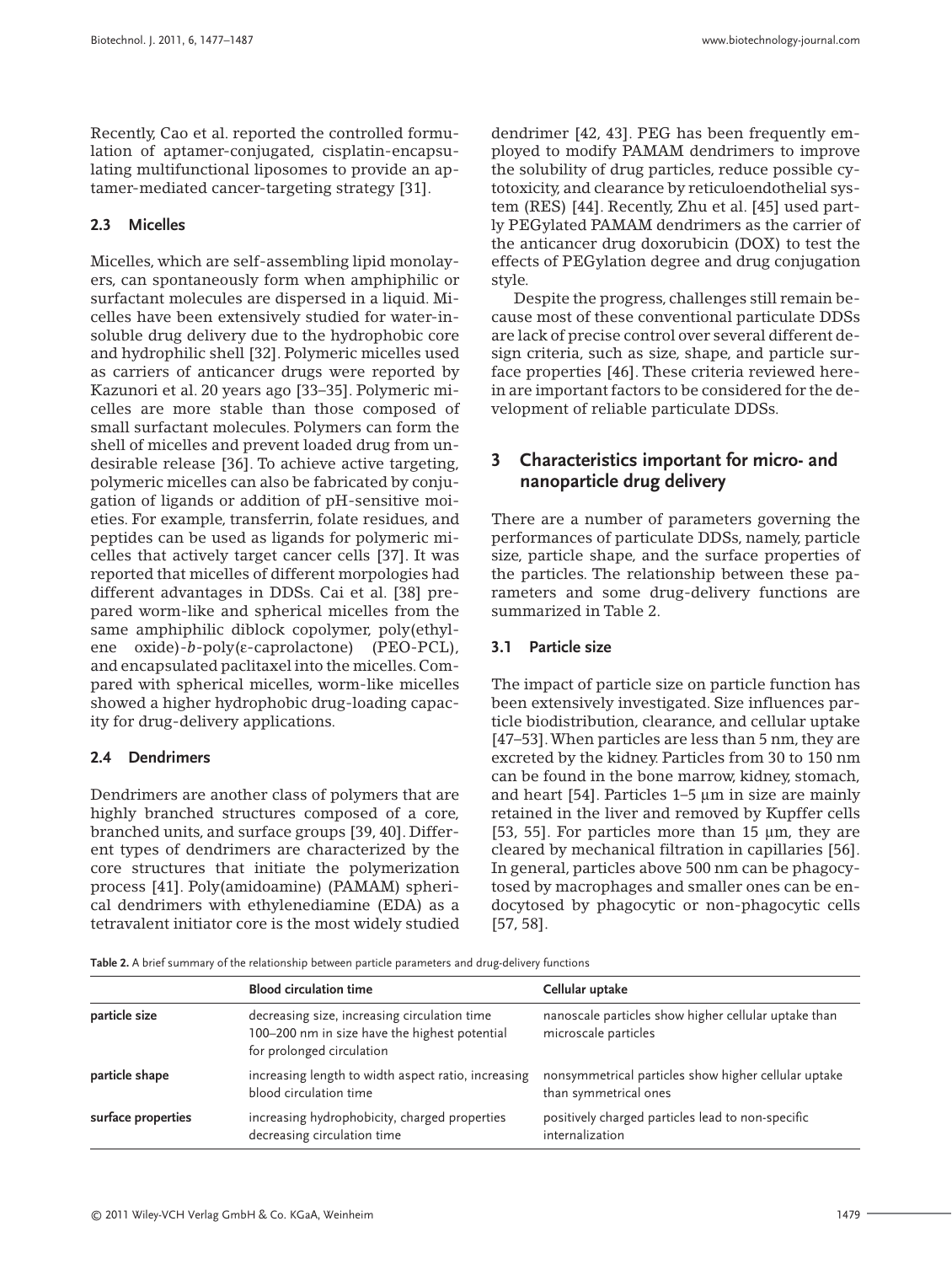| Table 3. Micro- and nanoscale technologies for drug delivery |            |                   |  |  |
|--------------------------------------------------------------|------------|-------------------|--|--|
| Micro-/nanofabrication methods                               | Size range | Shape variability |  |  |

| Micro-/nanofabrication methods | Size range                       | Shape variability                                                   |
|--------------------------------|----------------------------------|---------------------------------------------------------------------|
| <b>PRINT</b>                   | $20 \text{ nm} - 100 \text{ µm}$ | spheres, cylinders, discs, toroids with defined aspect ratios       |
| S-FIL                          | 50-400 nm                        | squares, pentagons, triangles                                       |
| film stretching                | $60$ nm $-30$ $\mu$ m            | 20 different shapes, e.g., worms, ellipses, circular disks, barrels |
| flow lithography               | as small as 1 µm                 | triangles, squares, hexagons, high-aspect-ratio objects             |
| flow-focusing microfluidics    | $10 - 50 \mu m$                  | spheres                                                             |

## **3.2 Particle shape**

Recent studies suggest that particle shape is also important in the in vivo performance of delivery vehicles [59, 60]. Specifically, shape and shape-related factors such as the aspect ratio affect particle transport and cellular internalization [59, 61, 62]. Geng et al. [60] demonstrated that nanoparticles with higher length-to-width aspect ratios had longer blood circulation times in vivo. Gratton et al. [63] reported that cylindrical particles exhibited higher cell-uptake ratios than other shapes of particles. In addition, shape also affects the targeting ability of particles. It has been shown that the higher degree to which the surface structure fits the contours of cell membranes the greater the targeting ability of the particles [59].

## **3.3 Surface properties of particles**

The influence of surface properties is mainly reflected by the interactions of particles with cells and tissues in the body. Hydrophobic and charged particles are rapidly cleared from the body by the RES [54]. Thus, particle surfaces modified with a hydrophilic polymer (e.g., PEG) can minimize particle recognition by the immune system and prolong the circulation time of the particles [60]. Attachment of ligands to the particle surface enabled micro- and nanoparticles to target specific cells and tissues [56].

# **4 Micro- and nanofabrication technologies**

In light of the characteristics that govern particulate DDSs, micro- and nanofabrication technologies have been introduced to this field. Ranging from soft lithography and photolithography to etching, various fabrication techniques offer precise control over size, shape, and surface properties of particles. For example, microparticles generated by a flow-focusing microfluidic device exhibited a narrow and nearly uniform particle size distribution [64].The surface features of these particles are particularly important for scaffold-free systems because the release of drugs from these particles is directly linked to these features. In contrast, the release profiles of particles embedded inside scaffolds are mostly dictated by the properties of the scaffolds. In addition, the architecture of micro-/ nanoparticles can also be adjusted by physical methods.The film-stretching technique provided a simple method to produce particles with various 2D and 3D structures [65]. For surface properties, in contrast with liposomes and micelles for which the concentration of functional groups relies on kinetic trapping of functional molecules, particles in non-wetting templates (PRINT) particles are compatible with a wide range of functional agents and concentration of such agents can be chosen to meet specific needs [46]. Several recent technologies are given in Table 3.

## **4.1 Particle replication in non-wetting templates (PRINT)**

Rolland et al. [66] reported a PRINT method for the fabrication of monodisperse particles with controlled particle structures. Briefly, fluoropolymeric molds in the method made of a low-surface-energy perfluoropolyether (PFPE) network were nonwetted with organic materials (Fig. 1) [46, 66, 67]. It was easier to harvest particles by using PFPE than poly(dimethylsiloxane) (PDMS) because with PDMS it was hard to remove the residual material between objects [66, 68, 69].

PRINT allowed for the precise control of particle sizes (20 nm to 100 μm) with the master template. In addition, particle shapes and geometries, such as spheres, cylinders, and discs with defined aspect ratios, were also controllable through the choice of templates. The replication of identical master features can be conveyed to all particles [46].An increase of cellular internalization and decrease of uptake by RES were reported by using these particles [63]. PRINT particles were more stable when compared with particles, such as mi-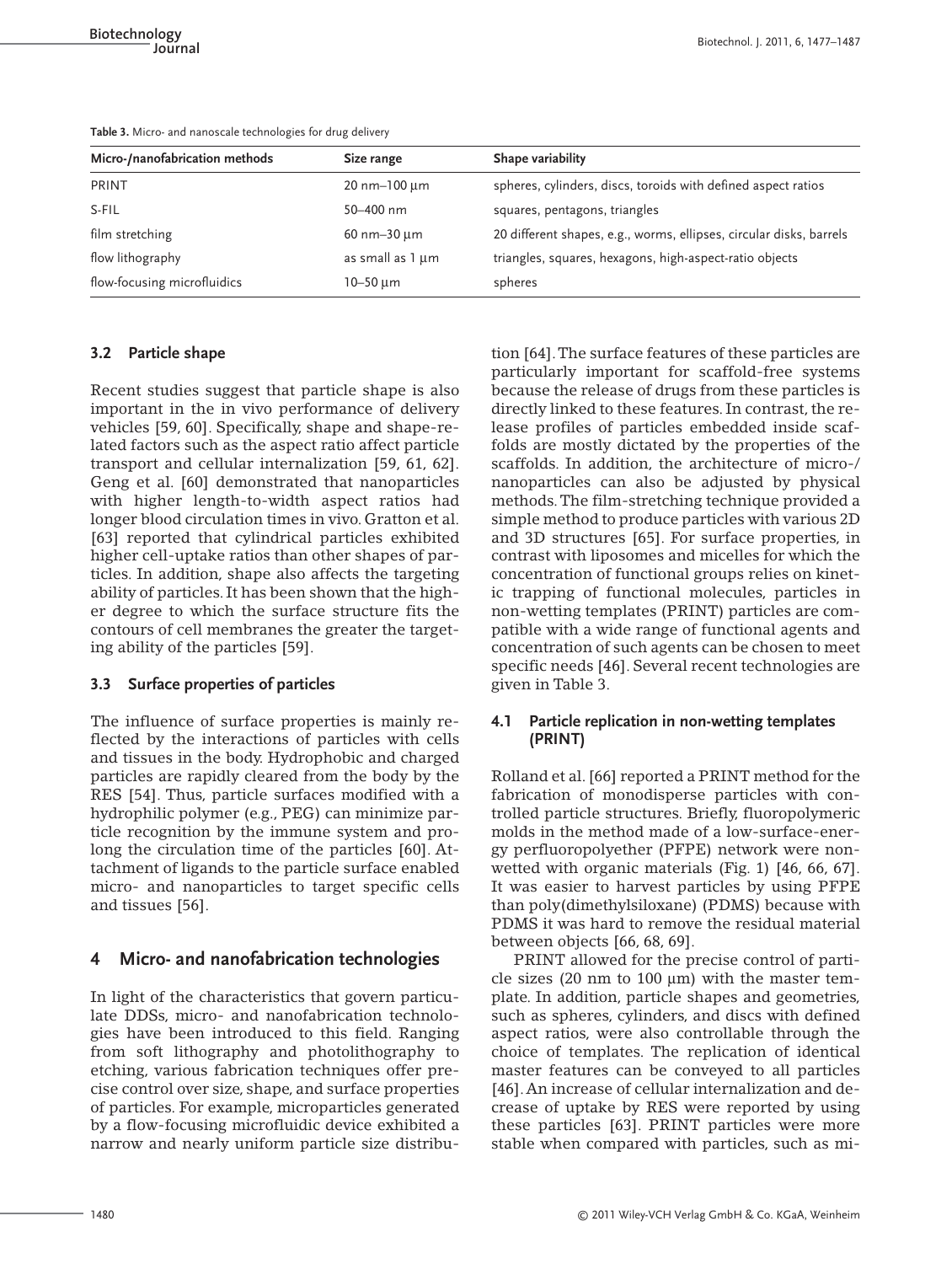

**Figure 1.** Schematic illustration for the whole process of the PRINT method. Fabrication of the silicon master template (inset), followed by wetting of the silicon master with liquid fluoropolymer, and curing (top row). A PFPE elastomeric mold is produced with nanoscale features from the master (upper right). Organic liquid is confined to the cavities by applying pressure between the mold and a PFPE surface (middle row). The organic particles are removed from the mold with an adhesive layer (bottom left), and finally, dissolution of the adhesive layer produces free particles (bottom right). (Reprinted from reference [46] with permission.)

celles, liposomes, and protein aggregates [46]. Recently, Petros et al. [70] reported a Trojan horse PRINT particle composition that incorporated a disulfide cross-linker to realize active release of DOX. A cell viability study revealed that PRINT particles were more efficient at killing HeLa cells than free DOX.

#### **4.2 Step and flash imprint lithography (S-FIL)**

Glangchai et al. [71] reported the application of step and flash imprint lithography (S-FIL) to fabricate stimuli-responsive nanoparticles of precise sizes, shapes, and compositions. A quartz template was used to mold nanoscale particles of varying sizes (50–400 nm) and shapes (square, pentagonal, and triangular) on a silicon wafer by using e-beam lithography. The main process was imprinting and isolation of the imprinted particles (Fig. 2). Prior to imprinting, silicon wafers were spin-coated with an anti-reflective coating, followed by spin-coating of a release layer of water-soluble poly(vinyl alcohol) (PVA). Poly(ethylene glycol) diacrylate (PEGDA) was also applied to the silicon surface. Then, the quartz template was pressed onto PEGDA and exposed to UV light to produce the particles.

It has been reported that particles with sizes below 100 nm were particularly important for transportation [72]. With S-FIL, particles as small as 50 nm can be fabricated. Second, S-FIL allows onestep release of the nanoparticles from the silicon wafer without mechanical scraping, such as that required for PRINT [46, 66].To separate the imprinted particles, the residual layer between the nanoparticles was removed by oxygen plasma etching. Then, water was applied to dissolve the PVA release layer. Furthermore, a particle matrix (PEGDA-GFLGK-DA) cross-linked by the degradable peptide was created. In this way, the encapsulated cargo can be released after exposure to the enzymes.



**Figure 2.** Schematic illustration of the S-FIL method. (**1**) The PVA release layer and PEGDA are applied to the coated silicon surface. (**2**) The quartz template is pressed onto PEGDA and exposed to UV light. (**3**) The template is removed to reveal particles in a thin residual layer. (**4**) A rapid oxygen plasma etch is performed to remove the residual layer. (**5**) The particles are harvested directly in water or buffer by one-step dissolution of the PVA layer. (Reprinted from reference [71] with permission.)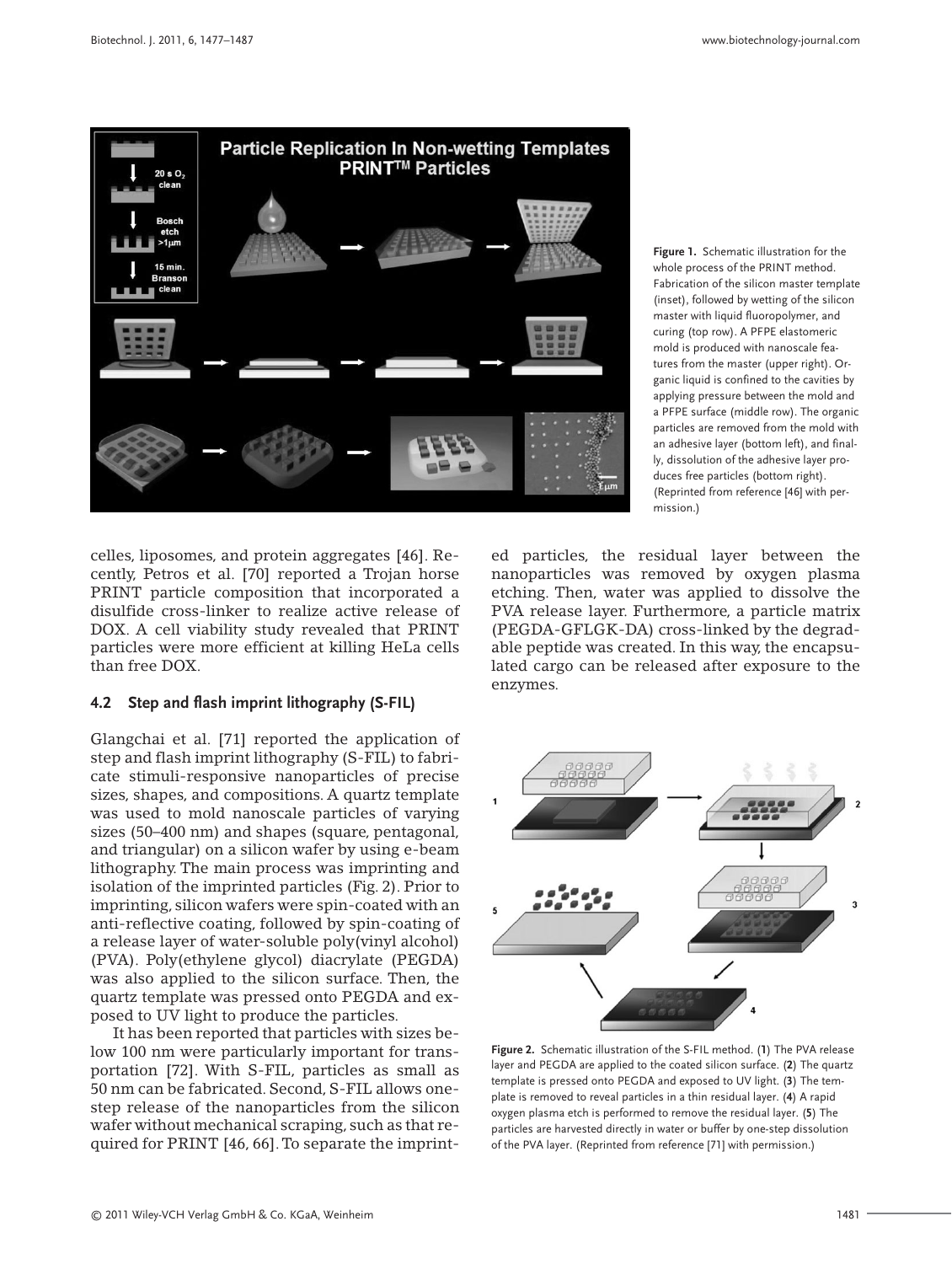

**Figure 3.** Schematic illustration of the film-stretching method. Scheme A involves the liquefaction of particles by using heat or toluene, stretching of the film in one or two dimensions, and solidifying the particles by extracting toluene or cooling. The example given here produces elliptical disks. Scheme B involves stretching the film in air to create voids around the particle, followed by liquefaction using heat or toluene, and solidification. The example shown here produces barrels. (Reprinted from reference [65] with permission.)

#### **4.3 Film stretching**

Champion et al. [65] presented a simple method to create particles with more than 20 distinct shapes and sizes ranging from 60 nm to 30 μm. They used spherical polystyrene (PS) particles to prepare particles of complex shapes that were suspended in an aqueous solution of PVA and cast into films. These films can be further stretched to generate particles with desirable sizes and shapes, such as worms, elliptical, circular disks, and barrels (Fig. 3). The resulting shape depended on the strong association between the liquefied particles and the film. Particle viscosity, film thickness, and the interplay between the particle–film wetting properties were the factors that controlled the shape of the particles.The particle volume remained constant during stretching.

Doshi et al. [73] used a new kind of idealized synthetic microvascular network to determine the adhesion properties of these particles with different shapes and sizes in a hydrodynamic environment.They found that particles of different geometries exhibited different adhesion tendencies, which proved the importance of particle shape for the target site. For example, the adhesion propensity of both elongated and flattened particles was greater than that of spherical particles. Doshi and Mitragotri [74] investigated the role of particle geometry and surface properties in their interactions with cell membranes. They evaluated the response of endothelial cells to particles of different shapes (spheres, elongated, and flat particles), sizes, and surface charges (positively and negatively charged). In their study, the impact of needleshaped particles on cell morphology and motility was significant, whereas spherical and elliptical disc-shaped particles did not have such effect. It was also shown that needle-shaped particles led to cell membrane disruption, which was demonstrated by the release of lactate dehydrogenase and uptake of extracellular calcein. Furthermore, they demonstrated that the attachment of different particles to macrophages was correlated with the size and shape of the particles [75]. For all sizes and shapes studied, particles with the longest dimension showed the highest attachment ratio. These findings decoded some of the puzzles of micro-/ nanoparticle passage mechanisms in vivo, including particle recognition by immune cells, the adhesion of particles in vascular tissue, and the response of endothelial cells to particles.

#### **4.4 Flow lithography**

Dendukuri et al. [76] reported a series of studies concerning flow lithography technology from continuous-flow lithography (CFL) to stop-flow lithography (SFL), and hydrodynamic focusing lithography (HFL). Starting from CFL, they developed a photolithography-based microfluidic technique that permitted the high-throughput generation of polymeric particles with varied shapes and multiple chemistries. They used a PDMS-coated microfluidic device containing rectangular channels through which the flow of an acrylate oligomer stream of PEGDA containing a photosensitive initiator passed continuously. Particles of defined sizes and shapes were formed by exposing the flowing oligomer to controlled pulses of UV light.

With this approach, particle size, shape, and aspect ratios could be controlled by designing masks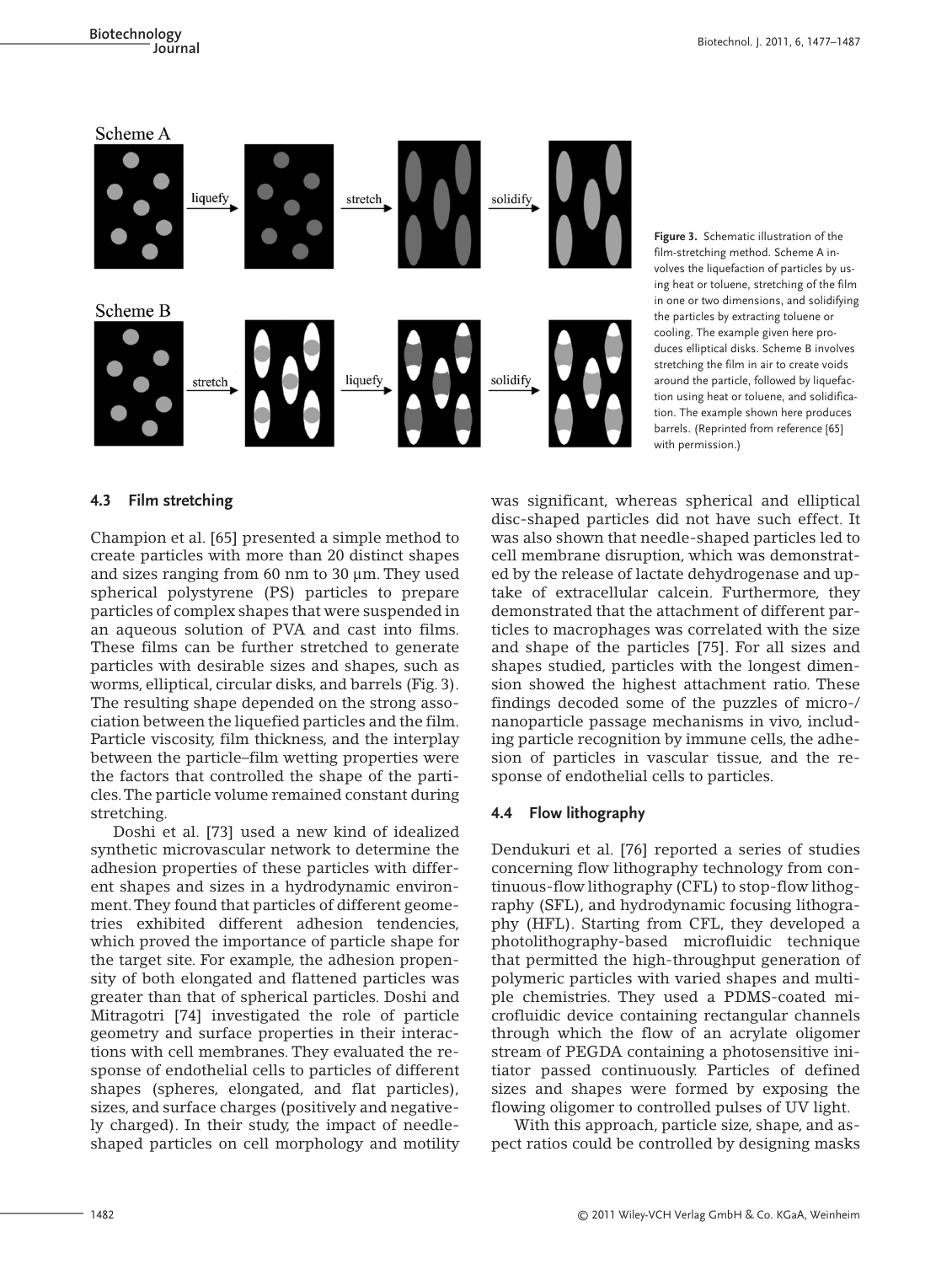

**Figure 4.** Schematic illustration of the SFL method. A prepolymer solution containing cells flows through a microchannel and is polymerized by UV light through a photomask and a microscope objective. (Reprinted from reference [78] with permission.)

with various features and selecting channels of different heights. The shapes they could synthesize included triangles, squares, hexagons, high-aspectratio objects, and curved objects with particle sizes greater than 3 μm. In addition to the size and shape, the chemistry of particles can also be controlled. However, due to the continuous nature of this method, CFL had limited resolution, which restricted the size of the smallest particle that could be generated.

To increase the resolution, Dendukuri et al. [77] developed SFL. In SFL, they used a three-way solenoid valve to shift rapidly between atmospheric pressure (stop) and the input pressure (flow) to control the flow inside the channels and designed three distinct steps—stop, polymerize, and flow repeated in a cyclical manner. Therefore, particles were created in a stationary layer of monomer inside a PDMS microchannel to achieve good resolution. Moreover, the stop-polymerize flow mode of SFL allowed high velocity of the oligomer stream, which increased the throughput of particle formation. On the other hand, there was an upper limit to the flow velocity for CFL because increasing the velocity above the limit would lead to smearing and deformation of the particles formed. It was found that the particles in SFL showed a much sharper interface than those in CFL due to the difference of velocity. SFL was applied to cell-laden microgel particle generation, which may be used for diagnostic tools in drug delivery, DNA sequencing, and tissue-engineered constructs (Fig. 4) [78–82].

Recently, a new method called HFL was reported and it enabled the creation of stacked flows in two-layered channels for complex particle synthesis [83]. In HFL, multiple monomer streams could be stacked in both the *z* and *y* directions to generate more complex particles.

#### **4.5 Flow-focusing microfluidic device**

The "flow-focusing" technique was designed to produce highly monodisperse gas bubbles [84].Afterwards, it was used for drop formation in liquid–liquid systems. Anna et al. [85] reported that mono- and polydisperse emulsions could be generated by this technique.The drop size could be controlled by adjusting the flow rate, flow rate radio, and inlet pressures of the two phases [86]. Because of the advantage of producing microparticles with monodispersity in size, the flow-focusing microfluidic device attracted great interest for synthesizing microgels for drug delivery. De Geest et al. [87] fabricated 10 μm sized, monodisperse dextran-hydroxyethyl methacrylate (Dex-HEMA) microgels by using flow-focusing microfluidic channels. It was also applied to 3D cell cultures useful for tissue engineering and drug testing [79, 88]. Tsuda et al. [89] reported a microfluidic flow-focusing device to produce cell-encapsulating microgels for 3D cell culture.

Recently, Xu et al. [64] presented a method to generate monodisperse microparticles in microfluidic devices and discussed the influence of particle size and fabrication procedure on drug-release kinetics (Fig. 5). They fabricated microchannels by soft lithography and oxygen plasma treatment [69, 90]. An aqueous solution of Tris buffer containing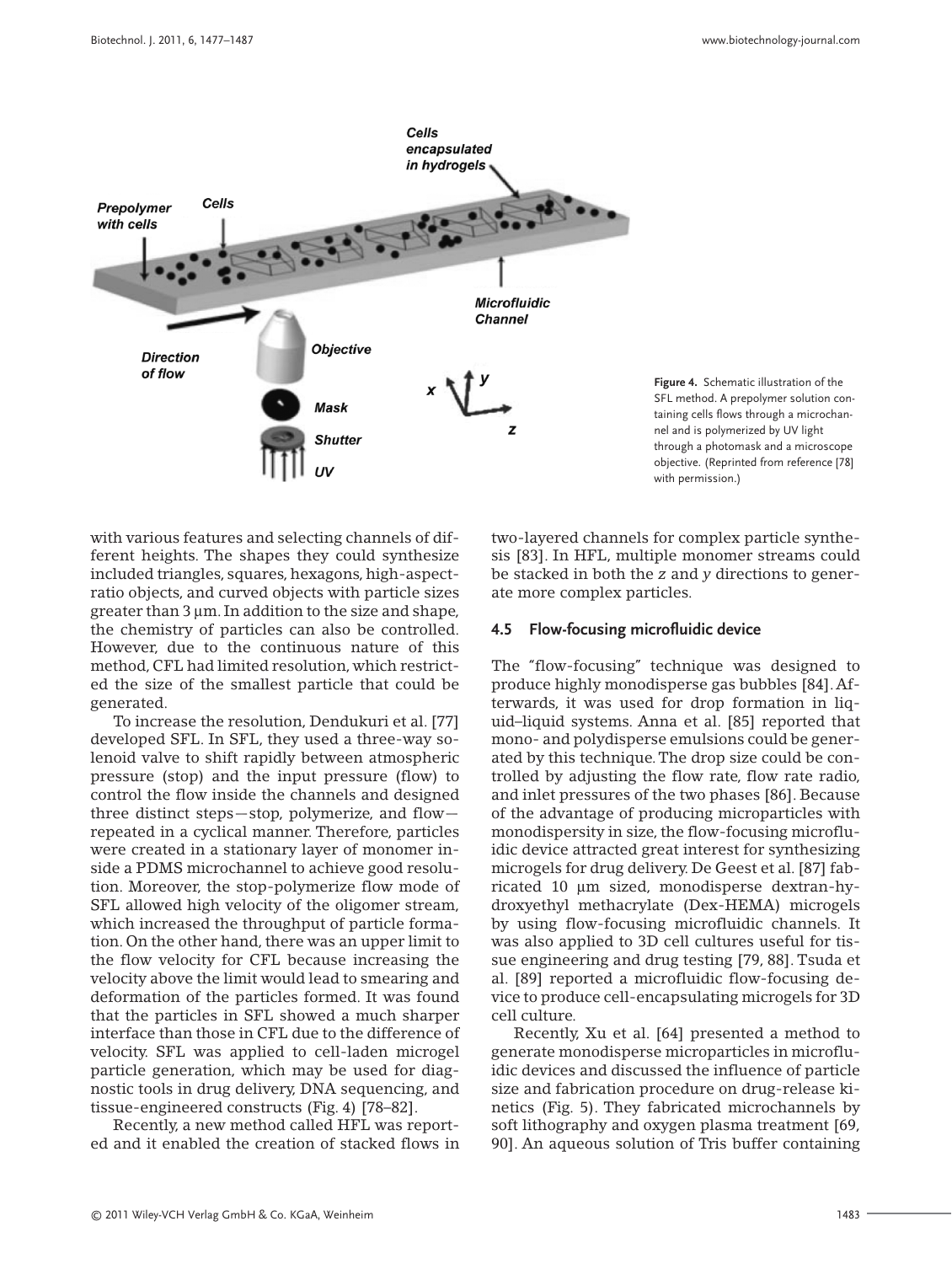**Biotechnology Journal** Biotechnol. J. 2011, 6, 1477–1487



PVA as a surfactant flew into the two side channels of a flow-focusing device. Dichloromethane containing poly(lactic-*co*-glycolic) acid (PLGA) and bupivacaine in its free base form as the encapsulating drug flew in the central channel. The stream of  $CH<sub>2</sub>Cl<sub>2</sub>$  broke up at the junction of three inlets to generate droplets of  $CH<sub>2</sub>Cl<sub>2</sub>/PLGA/drug$  of uniform size.They designed three different sets of flow rates to obtain particles of different diameters. After particle generation in the microfluidic device, dichloromethane within the droplets was evaporated under reduced pressure. Then, the particle suspension was lyophilized under reduced pressure to remove the aqueous phase. Compared with the PLGA particles fabricated by a single emulsion method in their study, microfluidics-based microparticles showed a narrow distribution of sizes and reduced burst release and higher yields.

## **4.6 Bioprinting**

In recent years, bioprinting technologies have been developed to fabricate 3D constructs for tissue engineering [91–93]. Bioprinting is a method to mold materials in designed structures with computeraided processes [91]. It is a potential approach for controlling the size and shape of drug-delivery particles. One common method is inkjet printing. Tan et al. [94] created a parylene-coated silicon wafer with designed openings and filled the openings with proteins by using an inkjet printer. The parylene films were peeled off subsequently to generate finely patterned arrays of protein features. Parylene is a biocompatible polymer that can be used to form microstructures due to its chemical inertness [95]. Another emerging method is laser printing. Barron et al. [96] developed a laser-based

printing technique to deposit a small volume of biomaterials with high spatial accuracy. In their study, a supporting quartz layer was coated with a laser-absorbing layer (metal or metal oxide), followed by coating with a layer of biomaterials. Depending on the energy from the photoabsorption process, each laser pulse propelled the removal of biomaterial from the supporting layer to a receiving substrate. Although current bioprinting methods were mostly used for tissue-engineering applications, the size and shape control ability made bioprinting a potential useful method to fabricate particulate DDSs.

Some other methods, including core/shell systems, co-jetting, and microcutting, also contributed to the fabrication of multicompartmental particles with controlled sizes and aspect ratios [97–99]. These methods may be explored more for the preparation of multifunctional drug-delivery particles as more and more research focuses on this area.

# **5 Conclusion**

With increased complexity of particulate DDSs, particle geometry and composition control become more and more challenging. These challenges can be addressed, to some extent, by using microfabrication techniques.The PRINT and the S-FIL methods can be used to create monodisperse particles with precise sizes and shapes. The shape of the particles can also be controlled by stretching spherical particles in a polymer film. The SFL method can be applied for the fabrication of a huge number of cell-laden microgel particles by combining the advantages of microfluidics and photo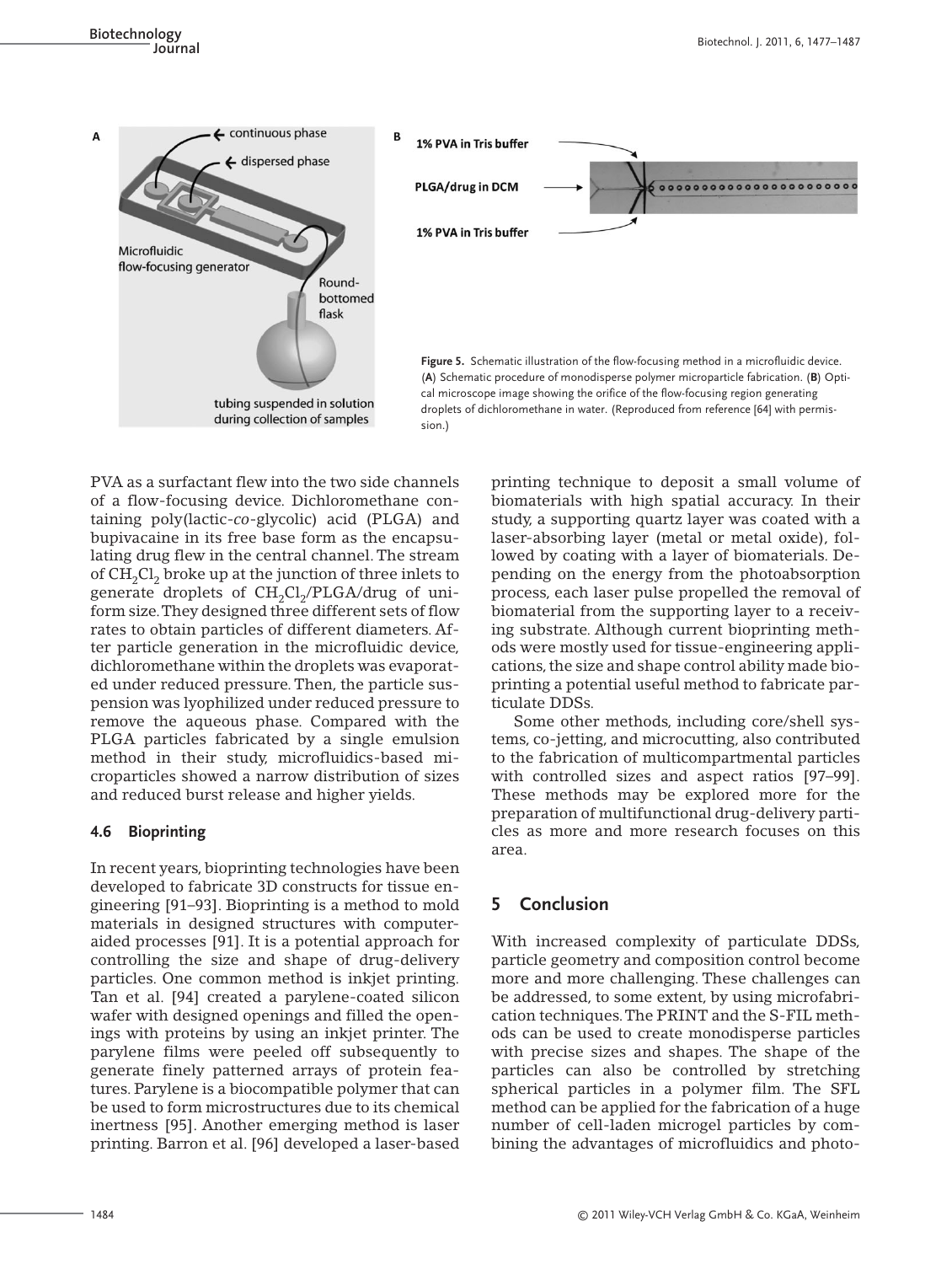lithography. Microfluidic-based devices (e.g., flowfocusing devices) have been developed to generate monodisperse, drug-loaded microparticles for controlled drug delivery. Evidently, micro- and nanofabrication techniques have made a big impact on the fabrication of particulate DDSs and their applications.To date, however, practical applications of these microfabrication techniques in particulate DDSs still remain largely unexplored. The advantages of engineered drug-delivery particles have not been fully verified, especially their stability, drug release, and targeting ability in vivo. Through future development, these microfabricated particulate DDSs might overtake some of the conventional delivery systems by providing precisely controlled particle properties.The novel particles can also provide new approaches for targeted drug delivery. In addition, cell-laden particles made by using these fabrication methods are potentially beneficial for studying specific cell-delivery and tissue-engineering applications.

*J.P. is a recipient of the National University of Singapore. Research Scholarship. This study is supported by the National Medical Research Council, grant no. NIG09MAY029.*

*The authors declare no conflict of interest.*

#### **6 References**

- [1] Vicent, M. J., Duncan, R., Polymer conjugates: Nanosized medicines for treating cancer. *Trends Biotechnol.* 2006, *24*, 39–47.
- [2] Moghimi, S. M., Hunter, A. C., Murray, J. C., Nanomedicine: Current status and future prospects. *FASEB J.* 2005, *19*, 311–330.
- [3] Barenholz, Y., Liposome application: Problems and prospects. *Curr. Opin. Colloid Interface Sci.* 2001, *6*, 66–77.
- [4] Kwon, G. S., Kataoka, K., Block copolymer micelles as longcirculating drug vehicles. *Adv. Drug Delivery Rev.* 1995, *16*, 295–309.
- [5] Lee, C. C., MacKay, J. A., Frechet, J. M., Szoka, F. C., Designing dendrimers for biological applications. *Nat. Biotechnol.* 2005, *23*, 1517–1526.
- [6] Torchilin, V. P., Targeted polymeric micelles for delivery of poorly soluble drugs. *Cell. Mol. Life Sci.* 2004, *61*, 2549–2559.
- [7] Duncan, R., The dawning era of polymer therapeutics. *Nat. Rev. Drug Discovery* 2003, *2*, 347–360.
- [8] Allen,T. M., Cullis, P. R., Drug delivery systems: Entering the mainstream. *Science* 2004, *303*, 1818–1822.
- [9] Bawarski, W. E., Chidlowsky, E., Bharali, D. J., Mousa, S. A., Emerging nanopharmaceuticals. *Nanomedicine* 2008, *4*, 273–282.
- [10] Wei, L., Lin, J., Cai, C., Fang, Z., Fu, W., Drug-carrier/hydrogel scaffold for controlled growth of cells.*Eur. J. Pharm. Biopham.* 2011, *78*, 346–354.
- [11] Zhu, C.T., Xu,Y. Q., Shi, J., Li, J., Ding, J., Liposome combined porous beta-TCP scaffold: Preparation, characterization, and anti-biofilm activity. *Drug Delivery* 2010, *17*, 391–398.
- [12] Zhao, X., Kim, J., Cezar, C. A., Huebsch, N. et al., Active scaffolds for on-demand drug and cell delivery.*Proc. Natl. Acad. Sci. USA* 2011, *108*, 67–72.
- [13] Mourino, V., Boccaccini, A. R., Bone tissue engineering therapeutics: Controlled drug delivery in three-dimensional scaffolds. *J. R. Soc. Interface* 2010, *7*, 209–227.
- [14] Riley, S. (Ed.), Innovation in Drug Delivery: The future of nanotechnology and non-invasive protein delivery. *Business Insights* 2006, pp. 25–26.
- [15] Euliss, L. E., DuPont, J. A., Gratton, S., DeSimone, J., Imparting size, shape, and composition control of materials for nanomedicine. *Chem. Soc. Rev.* 2006, *35*, 1095–1104.
- [16] Langer, R., Drug delivery and targeting. *Nature* 1998, *392*, 5–10.
- [17] Patil, Y. B., Toti, U. S., Khdair, A., Ma, L., Panyam, J., Singlestep surface functionalization of polymeric nanoparticles for targeted drug delivery. *Biomaterials* 2009, *30*, 859–866.
- [18] Brandl, F., Kastner, F., Gschwind, R. M., Blunk, T. et al., Hydrogel-based drug delivery systems: Comparison of drug diffusivity and release kinetics. *J. Controlled Release* 2010, *142*, 221–228.
- [19] Peer, D., Karp, J. M., Hong, S., Farokhzad, O. C. et al., Nanocarriers as an emerging platform for cancer therapy. *Nat. Nanotechnol.* 2007, *2*, 751–760.
- [20] Jain, S., Kaur, A., Puri, R., Utreja, P. et al., Poly propyl ether imine (PETIM) dendrimer:A novel non-toxic dendrimer for sustained drug delivery. *Eur. J. Med. Chem.* 2010, *45*, 4997–5005.
- [21] Kopecek, J., Polymer chemistry: Swell gels. *Nature* 2002, *417*, 388–391.
- [22] LaVan, D.A., McGuire,T., Langer, R., Small-scale systems for in vivo drug delivery. *Nat. Biotechnol.* 2003, *21*, 1184–1191.
- [23] Sahiner, N., Godbey, W., McPherson, G., John, V., Microgel, nanogel and hydrogel-hydrogel semi-IPN composites for biomedical applications: Synthesis and characterization. *Colloid Polym. Sci.* 2006, *284*, 1121–1129.
- [24] Oh, J. K., Drumright, R., Siegwart, D. J., Matyjaszewski, K., The development of microgels/nanogels for drug delivery applications. *Prog. Polym. Sci.* 2008, *33*, 448–477.
- [25] Kabanov, A. V., Vinogradov, S. V., Nanogels as pharmaceutical carriers: Finite networks of infinite capabilities. *Angew. Chem. Int. Ed.* 2009, *48*, 5418–5429.
- [26] Geckil, H., Xu, F., Zhang, X., Moon, S., Demirci, U., Engineering hydrogels as extracellular matrix mimics. *Nanomedicine (Lond)* 2010, *5*, 469–484.
- [27] Huang, G.Y., Zhou, L. H., Zhang, Q. C., Chen,Y. M. et al., Microfluidic hydrogels for tissue engineering. *Biofabrication* 2011, *3*, 012001.
- [28] Haley, B., Frenkel, E., Nanoparticles for drug delivery in cancer treatment. *Urol. Oncol.* 2008, *26*, 57–64.
- [29] Chatterjee, S., Banerjee, D. K., Preparation, isolation, and characterization of liposomes containing natural and synthetic lipids. in: Basu S. C., Basu M. (Eds.), *Liposome Methods and Protocols*, Humana Press, 2002, pp. 3–16.
- [30] Klibanov, A. L., Maruyama, K., Torchilin, V. P., Huang, L., Amphipathic polyethyleneglycols effectively prolong the circulation time of liposomes. *FEBS Lett.* 1990, *268*, 235–237.
- [31] Cao, Z., Tong, R., Mishra, A., Xu, W. et al., Reversible cellspecific drug delivery with aptamer-functionalized liposomes. *Angew. Chem. Int. Ed.* 2009, *48*, 6494–6498.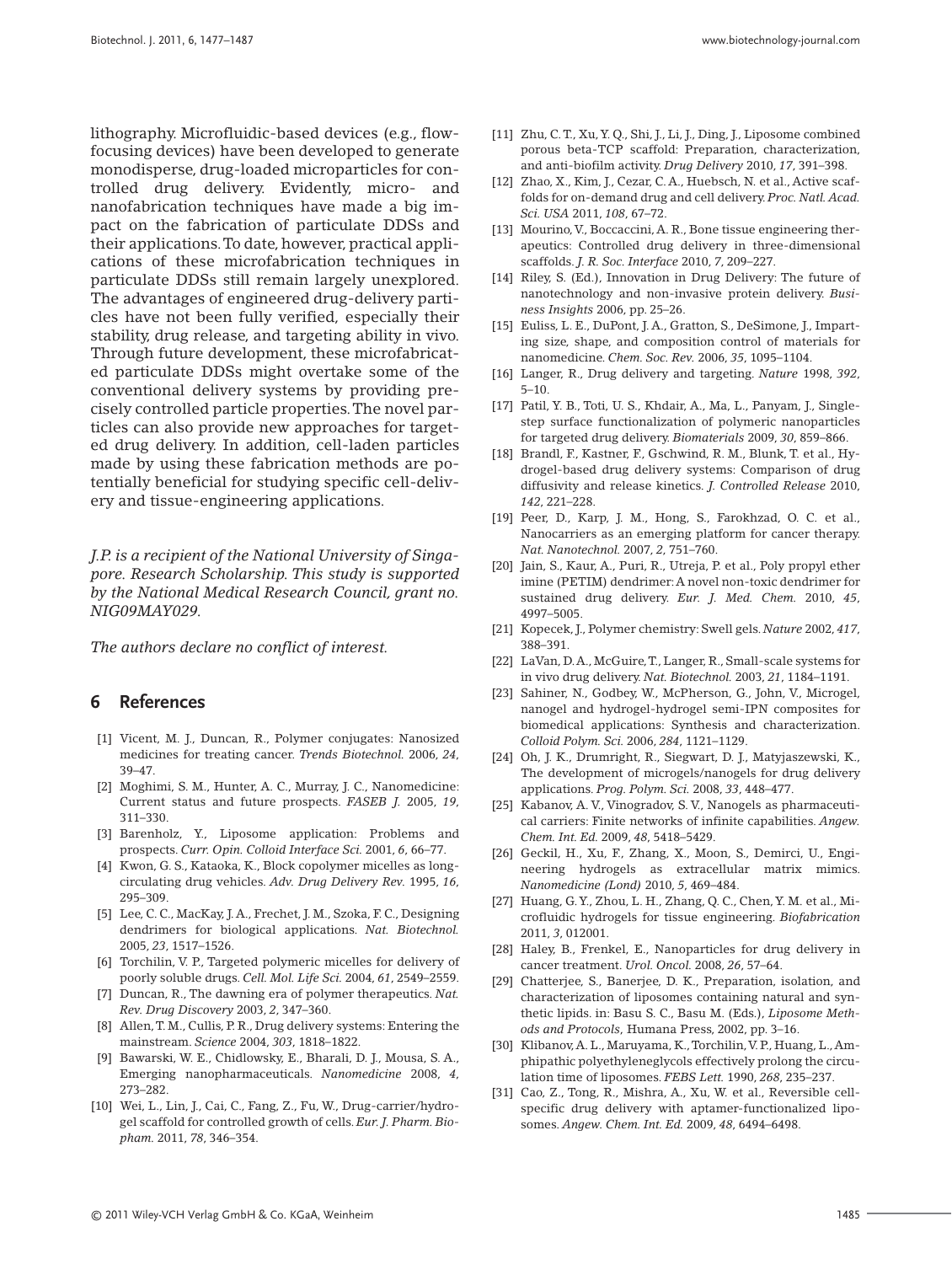

**Jing Pan** is a Ph.D. student at the National University of Singapore (NUS). She received her Bachelor degree from the China Pharmaceutical University. Her current research focus is on the development of keratinocytes and fibroblasts in microwell arrays fabricated by polymerization for tissue regeneration. She is a recipient of the NUS graduate research scholarship.

- [32] Singh, R., Lillard, J. W. Jr., Nanoparticle-based targeted drug delivery. *Exp. Mol. Pathol.* 2009, *86*, 215–223.
- [33] Kazunori, K., Glenn S, K., Masayuki,Y.,Teruo, O. et al., Block copolymer micelles as vehicles for drug delivery. *J. Controlled Release* 1993, *24*, 119–132.
- [34] Masayuki, Y., Mizue, M., Noriko, Y., Teruo, O. et al., Polymer micelles as novel drug carrier: Adriamycin-conjugated poly(ethylene glycol)–poly(aspartic acid) block copolymer. *J. Controlled Release* 1990, *11*, 269–278.
- [35] Yokoyama, M., Okano, T., Sakurai,Y., Ekimoto, H. et al., Toxicity and antitumor activity against solid tumors of micelleforming polymeric anticancer drug and its extremely long circulation in blood. *Cancer Res.* 1991, *51*, 3229–3236.
- [36] Haag, R., Supramolecular drug-delivery systems based on polymeric core–shell architectures. *Angew. Chem. Int. Ed.* 2004, *43*, 278–282.
- [37] Kedar, U., Phutane, P., Shidhaye, S., Kadam, V., Advances in polymeric micelles for drug delivery and tumor targeting. *Nanomedicine* 2010, *6*, 714–729.
- [38] Cai, S., Vijayan, K., Cheng, D., Lima, E. M. et al., Micelles of different morphologies—advantages of worm-like filomicelles of PEO-PCL in paclitaxel delivery. *Pharm. Res.* 2007, *24*, 2099–2109.
- [39] Patri, A. K., Majoros, I. J., Baker, J. R., Dendritic polymer macromolecular carriers for drug delivery. *Curr. Opin. Chem. Biol.* 2002, *6*, 466–471.
- [40] Pridgen, E. M., Langer, R., Farokhzad, O. C., Biodegradable, polymeric nanoparticle delivery systems for cancer therapy. *Nanomedicine (Lond)* 2007, *2*, 669–680.
- [41] Baker, J. R., Dendrimer-based nanoparticles for cancer therapy. in: Gewirtz, A. M. et al. (Ed.), *Hematology*, American Society of Hematology 2009, pp. 708–719.
- [42] Kolhe, P., Khandare, J., Pillai, O., Kannan, S. et al., Preparation, cellular transport, and activity of polyamidoaminebased dendritic nanodevices with a high drug payload. *Biomaterials* 2006, *27*, 660–669.
- [43] Kurtoglu, Y. E., Navath, R. S., Wang, B., Kannan, S. et al., Poly(amidoamine) dendrimer-drug conjugates with disulfide linkages for intracellular drug delivery. *Biomaterials* 2009, *30*, 2112–2121.
- [44] Luo, D., Haverstick, K., Belcheva, N., Han, E. et al., Poly(ethylene glycol)-conjugated PAMAM dendrimer for biocompatible, high-efficiency DNA delivery. *Macromolecules* 2002, *35*, 3456–3462.
- [45] Zhu, S., Hong, M., Tang, G., Qian, L. et al., Partly PEGylated polyamidoamine dendrimer for tumor-selective targeting of doxorubicin: The effects of PEGylation degree and drug conjugation style. *Biomaterials* 2010, *31*, 1360–1371.



**Lifeng Kang** is a Lecturer in the Department of Pharmacy, National University of Singapore. He completed his postdoctoral research in the Harvard-MIT Division of Health Sciences and Technology and Harvard Medical School in 2009. He received his Ph.D. from the National University of Singapore in 2006 and his undergraduate and Master's degrees from the China

Pharmaceutical University. His research field is tissue engineering and drug delivery.

- [46] Gratton, S. E., Pohlhaus, P. D., Lee, J., Guo, J. et al., Nanofabricated particles for engineered drug therapies: A preliminary biodistribution study of PRINT nanoparticles. *J. Controlled Release* 2007, *121*, 10–18.
- [47] Stolnik, S., Illum, L., Davis, S. S., Long circulating microparticulate drug carriers. *Adv. Drug Delivery Rev.* 1995, *16*, 195–214.
- [48] Panyam, J., Dali, M. M., Sahoo, S. K., Ma, W. et al., Polymer degradation and in vitro release of a model protein from poly(D,L-lactide-*co*-glycolide) nano- and microparticles. *J. Controlled Release* 2003, *92*, 173–187.
- [49] Dunne, M., Corrigan, I., Ramtoola, Z., Influence of particle size and dissolution conditions on the degradation properties of polylactide-*co*-glycolide particles. *Biomaterials* 2000, *21*, 1659–1668.
- [50] Shinde Patil, V. R., Campbell, C. J., Yun, Y. H., Slack, S. M. et al., Particle diameter influences adhesion under flow. *Biophys. J.* 2001, *80*, 1733–1743.
- [51] Lamprecht, A., Schafer, U., Lehr, C. M., Size-dependent bioadhesion of micro- and nanoparticulate carriers to the inflamed colonic mucosa. *Pharm. Res.* 2001, *18*, 788–793.
- [52] Moghimi, S. M., Hunter, A. C., Murray, J. C., Long-circulating and target-specific nanoparticles: Theory to practice. *Pharmacol. Rev.* 2001, *53*, 283–318.
- [53] Ilium, L., Davis, S. S.,Wilson, C. G.,Thomas, N.W. et al., Blood clearance and organ deposition of intravenously administered colloidal particles. The effects of particle size, nature and shape. *Int. J. Pharm.* 1982, *12*, 135–146.
- [54] Veiseh, O., Gunn, J. W., Zhang, M., Design and fabrication of magnetic nanoparticles for targeted drug delivery and imaging. *Adv. Drug Delivery Rev.* 2010, *62*, 284–304.
- [55] Tabata, Y., Ikada, Y., Phagocytosis of polymer microspheres by macrophages. in:Abe,A., Benoit, H., Cantow, H.-J., Corradini, P. et al. (Eds.), *New Polymer Materials*, Springer, Heidelberg, 1990, pp. 107–141.
- [56] Petros, R. A., DeSimone, J. M., Strategies in the design of nanoparticles for therapeutic applications. *Nat. Rev. Drug Discovery* 2010, *9*, 615–627.
- [57] Rejman, J., Oberle, V., Zuhorn, I. S., Hoekstra, D., Size-dependent internalization of particles via the pathways of clathrin- and caveolae-mediated endocytosis. *Biochem. J.* 2004, *377*, 159–169.
- [58] May, R. C., Machesky, L. M., Phagocytosis and the actin cytoskeleton. *J. Cell. Sci.* 2001, *114*, 1061–1077.
- [59] Champion, J. A., Katare, Y. K., Mitragotri, S., Particle shape: A new design parameter for micro- and nanoscale drug delivery carriers. *J. Controlled Release* 2007, *121*, 3–9.